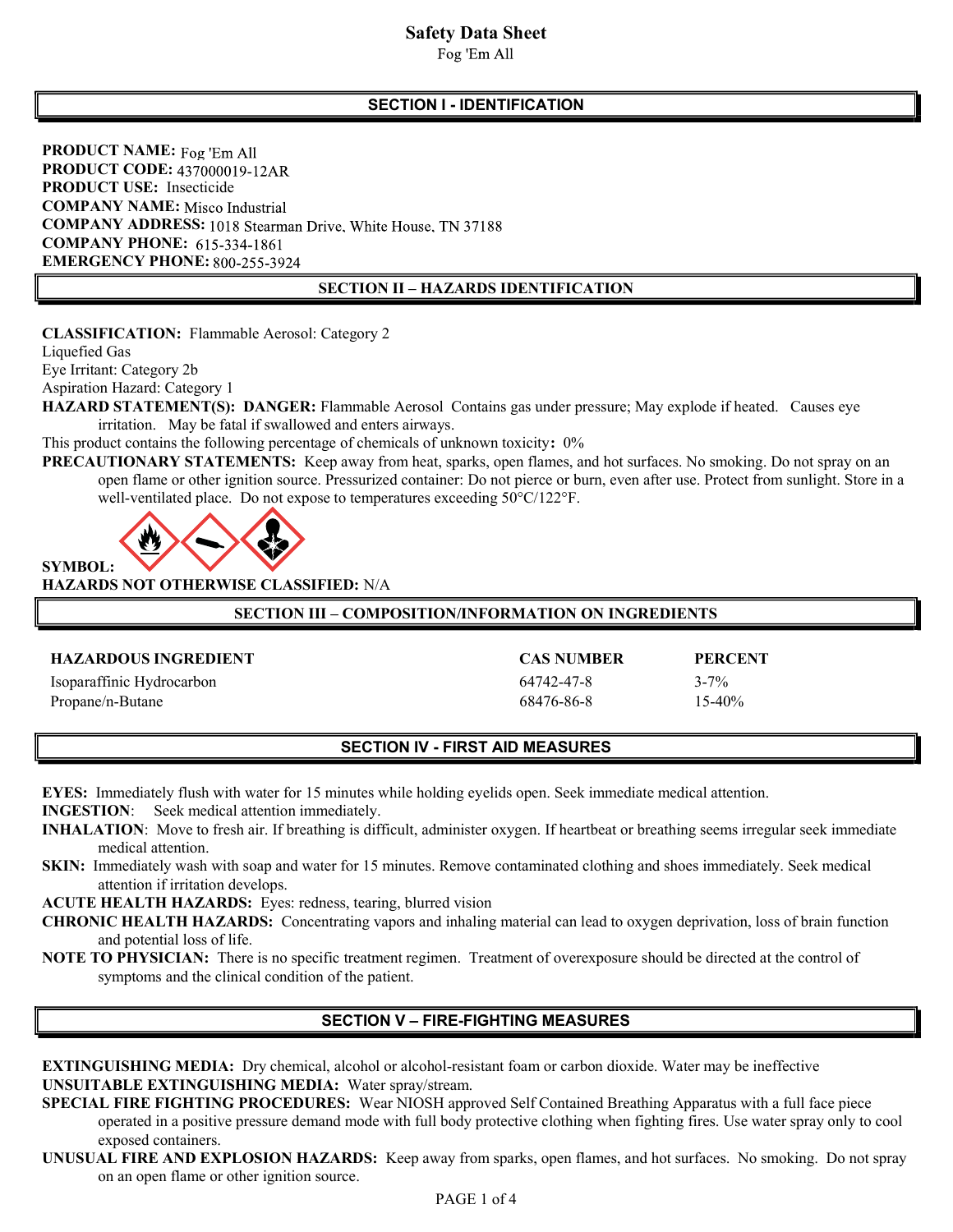Fog 'Em All

## HAZARDOUS COMBUSTION PRODUCTS: Oxides of carbon

## SECTION VI – ACCIDENTAL RELEASE MEASURES

PERSONAL PROTECTIVE EQUIPMENT: Refer to section VIII for proper Personal Protective Equipment.

SPILL: Clean up with non-combustible material like vermiculite, sand or earth. If many cans are opened remove ignition sources.

Prevent spill from entering sewers, storm drains, and natural waterways.

WASTE DISPOSAL: Dispose of in accordance with federal, state, and local regulations. Containers may be hazardous when empty. RCRA STATUS: Waste likely considered Non-hazardous under RCRA, however product should be fully characterized prior to disposal (40 CFR 261).

## SECTION VII – HANDLING AND STORAGE

HANDLING AND STORAGE: Protect from sunlight. Store in a well ventilated place. Do not expose to temperatures exceeding 50°C/122°F. Pressurized container: Do not pierce or burn, even after use.

OTHER PRECAUTIONS: Keep out of the reach of children.

INCOMPATIBILITY: Some Plastics and strong oxidizers

## SECTION VIII – EXPOSURE CONTROLS/PERSONAL PROTECTION

| <b>HAZARDOUS INGREDIENT</b> | OSHA<br>PEL | <b>ACGIH TLV</b> |
|-----------------------------|-------------|------------------|
| Isoparattinic Hydrocarbon   | 400<br>ppm  | $400$ ppm        |
| Propane/n-Butane            | 1000 ppm    | $1000$ ppm       |

ENGINEERING CONTROLS / VENTILATION: Normal, forced ventilation required. Local exhaust ventilation is generally preferred.

RESPIRATORY PROTECTION: Not required with normal use.

PERSONAL PROTECTIVE EQUIPMENT: Safety glasses and chemical resistant gloves ADDITIONAL MEASURES: Wash hands thoroughly after handling.

# SECTION IX - PHYSICAL AND CHEMICAL PROPERTIES

APPEARANCE: White Emulsion Aerosol ODOR: Pesticidal odor ODOR THRESHOLD: N/D BOILING POINT: 450 FREEZING POINT: N/D FLAMMABILITY: Flammable Aerosol FLASH POINT:  $>200^{\circ}F(93^{\circ}C)$ AUTOIGNITION TEMPERATURE: N/D LOWER FLAMMABILITY LIMIT: N/D UPPER FLAMMABILITY LIMIT: N/D VAPOR PRESSURE (mm Hg):  $\langle 17.5 \rangle$  ( $\partial$ ,  $77^{\circ}$ F (25°C) VAPOR DENSITY (AIR=1): <6 EVAPORATION RATE: < 1 SPECIFIC GRAVITY (H2O=1): .965 pH: 8.60 SOLIDS  $(\%): N/D$ SOLUBILITY IN WATER: 55% PARTITION COEFFICIENT: n-OCTANOL/WATER (Kow): N/D VOLATILITY INCLUDING WATER (%): 85% VOLATILE ORGANIC COMPOUNDS (VOC): 35% DIELECTRIC STRENGTH (Volts): N/A DECOMPOSITION TEMPERATURE: N/D VISCOSITY: N/D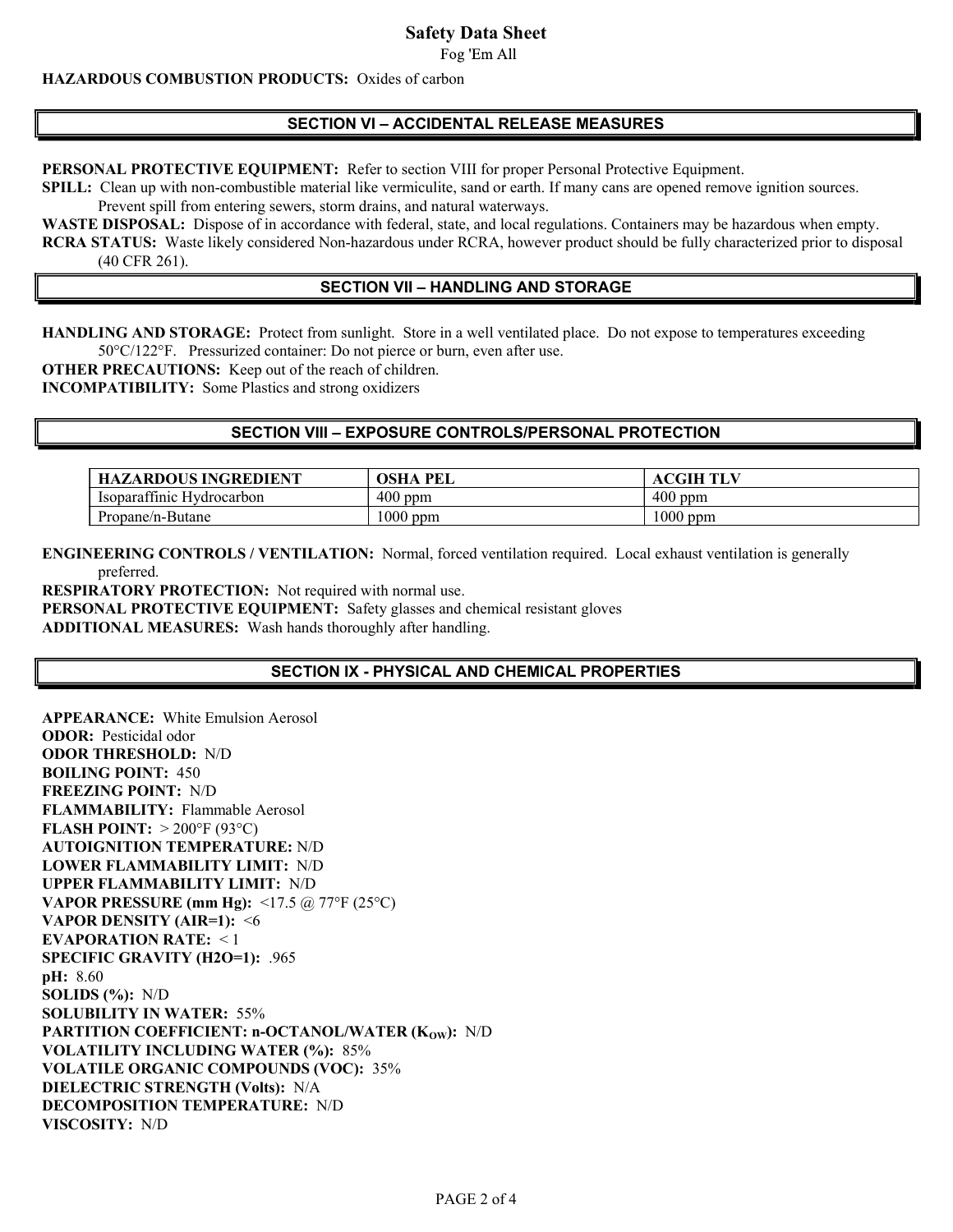Fog 'Em All

#### SECTION X – STABILITY AND REACTIVITY DATA

REACTIVITY: None Known CHEMICAL STABILITY: Stable CONDITIONS TO AVOID: Temperatures greater than 122°F and sources of ignition.

INCOMPATIBILITY: Some Plastics and strong oxidizers HAZARDOUS DECOMPOSITION OR BY-PRODUCT: Oxides of carbon POSSIBLE HAZARDOUS REACTIONS: None Known

## SECTION XI – TOXICOLOGICAL INFORMATION

TOXICOLOGICAL INFORMATION: Isoparaffinic Hydrocarbon (64742-47-8) LD<sub>50</sub> (Oral, Rat) 5 g/kg; LD<sub>50</sub> (Dermal, Rabbit) 2

g/kg; LC $_{50}$  (Rat, 4hr) 5 mg/L

ROUTES OF ENTRY: Ingestion, Inhalation, Skin

EYES: Causes irritation, redness, tearing.

INGESTION: may causes nausea, diarrhea, vomiting

INHALATION: Causes dizziness if inhaled directly or exposed to excessive amounts.

SKIN: May cause mild irritation, localized defatting.

MEDICAL CONDITION AGGRAVATED: Excessive exposure will aggravate respiratroy cardiovascular or pulmonary illnesses. ACUTE HEALTH HAZARDS: Eyes: redness, tearing, blurred vision

CHRONIC HEALTH HAZARDS: Concentrating vapors and inhaling material can lead to oxygen deprivation, loss of brain function and potential loss of life.

CARCINOGENICITY: OSHA: No ACGIH: No NTP: No IARC: No OTHER: N/A

### SECTION XII – ECOLOGICAL INFORMATION

ECOLOGICAL INFORMATION: Isoparaffinic Hydrocarbon (64742-47-8) Not expected to be harmful or demonstrate chronic toxicity toward aquatic organisms. Expected to be readily biodegradable. Do not contaminate water when disposing of equipment washwaters.

BIODEGRADABILITY: Component or components of this product are not biodegradable.

BIOACCUMULATION: Components in this mixture can bioaccumulate in aquatic organisms.

SOIL MOBILITY: This product is mobile in soil.

OTHER ECOLOGICAL HAZARDS: None Known

### SECTION XIII – DISPOSAL CONSIDERATIONS

WASTE DISPOSAL: Dispose of in accordance with federal, state, and local regulations. Containers may be hazardous when empty. RCRA STATUS: Waste likely considered Non-hazardous under RCRA, however product should be fully characterized prior to disposal (40 CFR 261).

# SECTION XIV - TRANSPORTATION INFORMATION

PROPER SHIPPING NAME: Aerosols, Ltd. Qty. HAZARD CLASS/DIVISION: 2.1 UN/NA NUMBER: UN 1950 PACKAGING GROUP: N/A

AIR SHIPMENT PROPER SHIPPING NAME: Aerosols, Ltd. Qty. HAZARD CLASS/DIVISION: 2.1 UN/NA NUMBER: UN 1950

SHIPPING BY WATER: VESSEL (IMO/IMDG) PROPER SHIPPING NAME: Aerosols, Ltd. Qty. HAZARD CLASS/DIVISION: 2.1